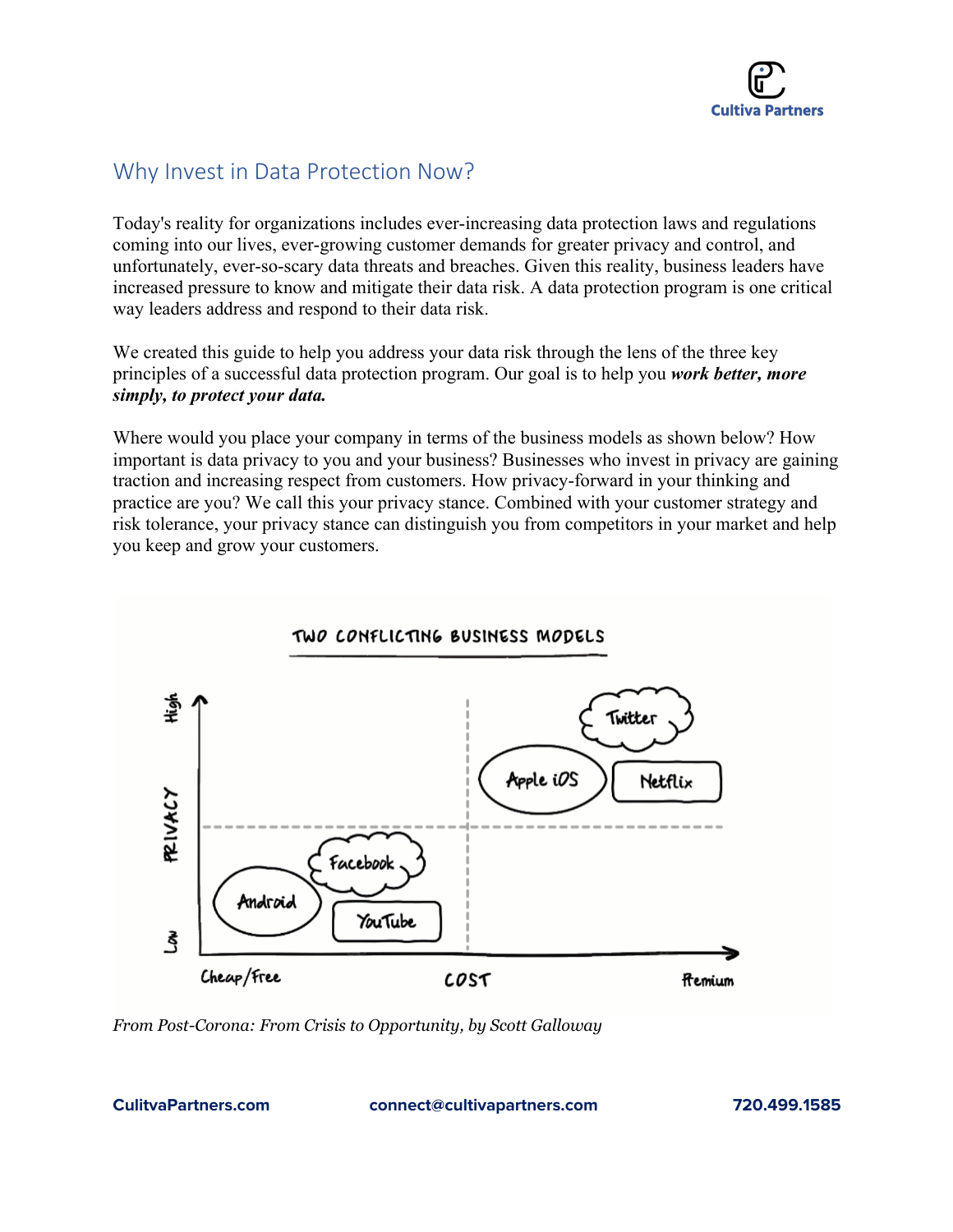

## **Defining Data Protection**

It may seem intuitive and obvious, but what do we mean when we say data protection?

In a nutshell, data protection means the ways in which we protect information from loss, theft, corruption and unauthorized access and use.

In technical terms, data protection covers processes such as backing up and restoring information, archival and storage.

In security terms, data protection means data security in various contexts. For example, data could be on a website, in a cloud application, in a local network database, on a laptop or mobile device. It covers processes such as encryption, access control, threat detection and data breach recovery.

In terms of data privacy, data protection is often a legal construct, and covers data rights and protections for citizens when you collect *their* data. For example, it means that organizations have specific requirements in how to classify and handle personal information of individuals (real people) they collect and process in the course of their business.

You must meet certain regulatory and legal requirements in handling personal information. To do this, you must have policies, procedures and contracts in place that address data privacy. You must have a justifiable reason to collect personal information. These include, for example, getting permission (consent), executing a contract or fulfilling a legal obligation.

Before you can address data privacy adequately, you must first have effective ways to handle data (the technical processes) and protect data (the security processes).

Our definition of data protection encompasses all three areas: technical, security and privacy. And privacy in particular refers to information that can identify or be combined to identify a person. Our understanding of privacy varies by culture and in the US, it is often stated as a 'right to be left alone'. Note that this is only one perspective of privacy and that data protection and data privacy – often used interchangeably - reflect a variety of values and principles depending on the context (cultural, legal, etc.).

The goal of data protection is *not* only compliance with a particular law or regulation.

The goal is to have **comprehensive privacy management that is flexible** enough to meet various external requirements - including current and evolving data protection laws and regulations - while advancing your business goals. And do this with a handful of straightforward practices.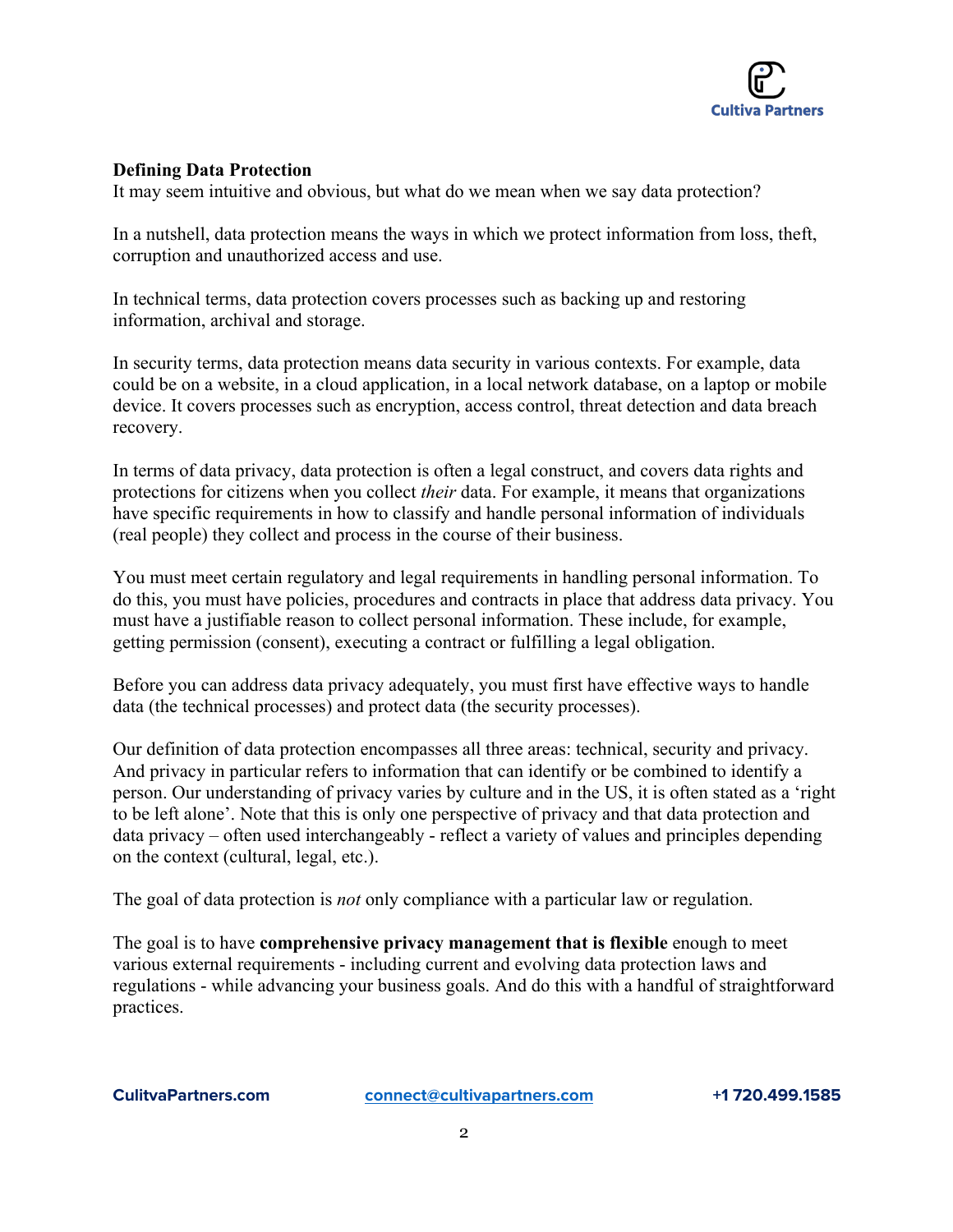

We do this by adopting three key principles:

- 1. Does it work for your grandmother?
- 2. Avoiding the "Hollywood House Effect"
- 3. Stop the "Whack-a-Mole"

#### **Does it work for your grandmother?**

Imagine if each of us asks this question before we design a business process. Especially when it pertains to connecting with a potential or current customer, employee or another stakeholder.

This principle breaks down into two ways:

- Is what we are trying to do easy to understand and do?
- Can we live with ourselves in integrity if we do this?

Applying these two discerning questions consistently in your data privacy practices can do wonders for your relationships and make your processes manageable.

#### **Avoiding the "Hollywood House Effect"**

Have you ever seen a movie set of a city block that looks gorgeous...from the front...only to discover that if you peek around the corner, that block is just a façade, propped up by a bunch of steel bars? Businesses often inadvertently do the same thing.

Many companies start with creating (or collecting) a set of data-related security and privacy policies. This is commendable.

What could lead to trouble, though - placing your organization at risk - is not having ways to show that you are actually controlling your data processes. Some call this 'security theater' or 'privacy theater'. Ditto with copying a privacy policy or notice for your website.

You need more than a handful of paper policies.

Working privacy management means that you keep the promises you make regarding data privacy and can trace your team's actions to data management controls and their associated processes and policies.

For example, you have a data handling policy that states you encrypt your confidential data, a corresponding set of procedures for when and how you encrypt that data, and check to make sure that your team and your cloud vendors actually encrypt the data as instructed. And, you have a data processing agreement with your cloud vendor which clearly states who does what with the personal information.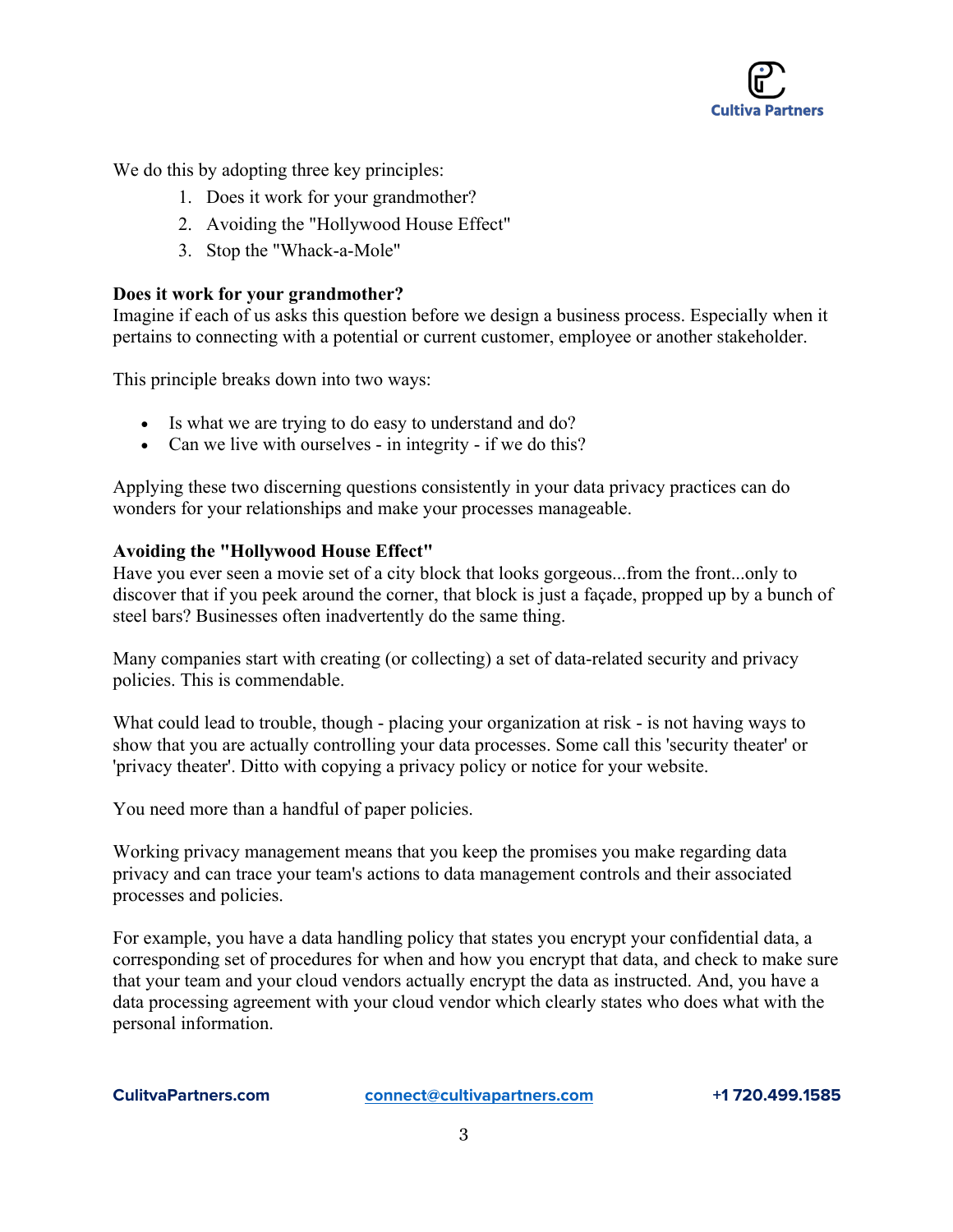

It also means that what you state on your public-facing and employee privacy notices is true and current. If something is amiss, you could incur a legal liability.

By doing the work, over time, you demonstrate to regulators and the public that you have made real, good-faith efforts to protect personal data and respect the privacy of individuals you serve. These individuals are called 'data subjects' in many data privacy and protection regulations and laws.

#### **Stop the "Whack-a-Mole"**

As we grow our businesses, we naturally tend to add all sorts of initiatives, processes and projects to our operations. We are focused on growing our business and meeting the demands of customers. Compliance is often the last thing most businesses want to focus on; yet focus they must. Important data privacy regulations and laws that are apply to many businesses include GDPR (EU), CCPA (California), and US Federal regulations such as HIPAA.

New legislation is proliferating at an accelerated rate around the world and more recently in the US via State statutes, e.g., CPRA (California), CPA (Colorado) and VCDPA (Virginia). We often see that organizations recognize that they must address compliance requirements of these data privacy laws. They likely respond to new requirements by starting a new "project" and bolt on these new requirements to their business like barnacles on a sea rock...without stepping back to see how best to embed the processes in a cost and time effective and elegant way.

If we simply react to every emerging requirement - whether from a regulator, customer demand or other market change, we end up with a "barnacled sea rock" instead of a streamlined set of data protection practices.

If you adopt these three principles, along with a data privacy framework such as DataProtection DynamiX™, you eliminate the 'whack-a-mole' practice and build a sustainable privacy program that can meet requirements without creating a bunch of loose ends in your operations.

#### **DataProtection DynamiX™ Framework**

There are three areas to the framework:

- Context
- Control
- **Connection**

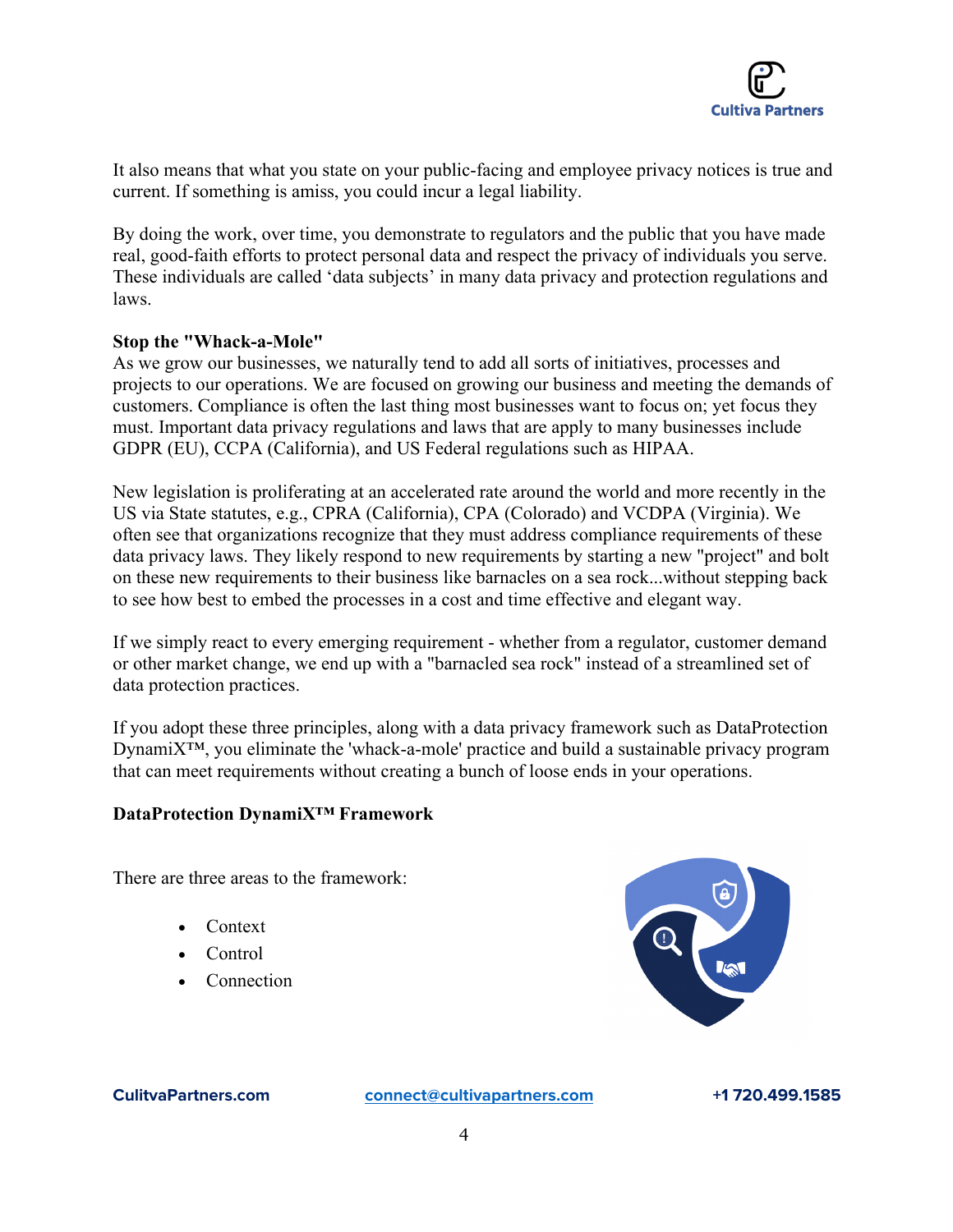

## **Context**

As you configure and populate the platform with your information, you start with understanding the context in which you operate. You do this by developing your privacy stance, risk tolerance and mapping your organization's applicable regulations. You then identify and classify your data, taking note of data that is personal data - often called personally identifiable information (PII), personal health information (PHI), or sensitive personal information.

### **Control**

Once you have your organization's context, you can choose your set of controls that you govern your data protection practices. These controls involve risk management, data management, information security and privacy. You can start with a small set of powerful controls, for example, group 1 of the Center for Internet Security (CIS v8) and add to them as your business matures. You assess your status by completing the set of compliance checklists and noting your risks and tasks. You then work to address non-compliance, and once you do that, update your compliance checklists accordingly. You repeat this process as your program matures and you address changing and evolving requirements. Adopt a security framework that is flexible and can evolve as your business evolves.

## **Connection**

Connection concerns people; the relationships you have with prospective and current customers or clients, job applicants, employees, contractors, service providers and other stakeholders.

Why focus on data protection and connection? Because at the end of the day, what is most valuable is the trust we earn from our relationships. Data protection is a vital part of a foundation of trust-building for organizations. We all need trusted relationships in our businesses and our lives.

Successful businesses keep their focus on their relationships, especially when designing experiences meant to establish and deepen trust.

It seems simple and it is. *But,* it is not easy.

In terms of data protection, connection involves the fulfillment of people's data rights, including letting people know what personal data you collect, why you collect it, what you will do with the data, asking for their consent and meeting their requests about their data that you collect and hold.

As you might imagine, there is a lot to doing this well. Putting these practices into place will likely require people from various departments / areas within your organization, e.g., marketing, sales, customer service, operations, finance and legal.